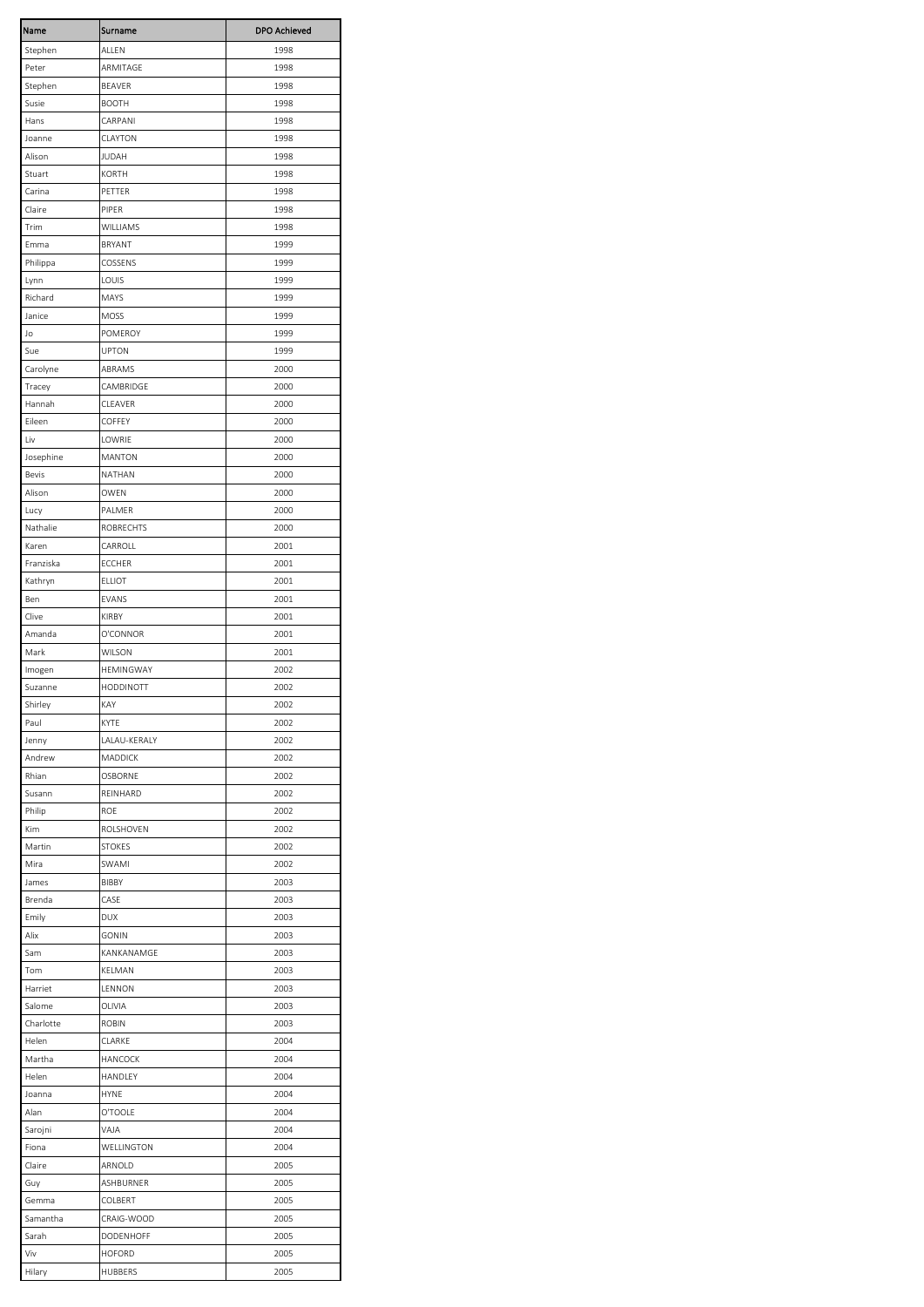| Paul        | LEMESURIER             | 2005 |
|-------------|------------------------|------|
| Claire      | MACDONALD              | 2005 |
| Luciana     | MAGALOTTI              | 2005 |
| Naval       | MAIR                   | 2005 |
| Kelly       | MCKAY                  | 2005 |
| Tanya       | <b>MCLEISH</b>         | 2005 |
| Nancy       | <b>NUNN</b>            | 2005 |
|             |                        |      |
| Daniel      | STUTTARD               | 2005 |
| Laurène     | WALDBURGER             | 2005 |
| Anna L      | BAILEY                 | 2006 |
| Elizabeth   | COOKE                  | 2006 |
| Annie       | KHENIAN                | 2006 |
| Natasha     | MCLEOD                 | 2006 |
|             |                        |      |
| Sandra      | MORAND                 | 2006 |
| Laura       | POPLE                  | 2006 |
| Jaskiran    | AUJLA                  | 2007 |
| Joana       | BELMAR DA COSTA CAMOES | 2007 |
| Mark        | <b>BOLTON</b>          | 2007 |
| Leone       | <b>BOOTH</b>           | 2007 |
| David       | COOKE                  | 2007 |
|             |                        |      |
| Gavin       | CRISP                  | 2007 |
| Sue         | CROFT                  | 2007 |
| Fabiano     | DA SILVA               | 2007 |
| Adrian      | DEMPSEY                | 2007 |
| Gemma       | <b>DOBSON</b>          | 2007 |
| Anne        | FORD                   | 2007 |
|             |                        |      |
| Suzanna     | FRISBY                 | 2007 |
| Rosie       | <b>GIBBS</b>           | 2007 |
| Fiona       | GREER                  | 2007 |
| Becky       | HALL                   | 2007 |
| Felicity    | HANCOCK                | 2007 |
| Julian      | <b>HOWARD</b>          | 2007 |
|             |                        |      |
| Laura       | <b>HUMPHRIES</b>       | 2007 |
| Taeona      | <b>HUTTON</b>          | 2007 |
| Victoria    | INGLIS-SMITH           | 2007 |
| Christopher | <b>JOHNSON</b>         | 2007 |
| Ben         | KATZ                   | 2007 |
| Christina   | LENZ                   | 2007 |
| Andrea      | RIPPE                  | 2007 |
|             |                        |      |
| Penny       | SAWELL                 | 2007 |
| Eva         | THEMISTOCLEOUS         | 2007 |
| Richard     | <b>TOMLIN</b>          | 2007 |
| Pamela      | <b>VAILL CARTER</b>    | 2007 |
| Alison      | VAN DER MOLEN          | 2007 |
| Ruth        | WHARTON                | 2007 |
|             |                        |      |
| <b>GWEN</b> | YIM                    | 2007 |
| James       | ZARRO                  | 2007 |
| Mary-Jane   | ANDERTON               | 2008 |
| Cristabel   | BARBOSA-GARCIA         | 2008 |
| Elda        | BECERRO NUNEZ          | 2008 |
| Tanya       | <b>BOTHA</b>           | 2008 |
| Catherine   | DOLAN                  | 2008 |
|             |                        |      |
| Neil        | HAYDEN                 | 2008 |
| Antonella   | HONEGGER               | 2008 |
| Emily       | <b>JACKSON</b>         | 2008 |
| Rehana      | KAPADIA                | 2008 |
| Alex        | LYS                    | 2008 |
| Ana         | MATTOS                 | 2008 |
| Louise      | NORTH                  | 2008 |
|             |                        |      |
| Yannick     | PASCAL                 | 2008 |
| Anna        | SCULLARD               | 2008 |
| Matthew     | SLOAN                  | 2008 |
| Aidan       | SPENCER                | 2008 |
| Avni        | TRIVEDI                | 2008 |
| Simon       | <b>TURGOOSE</b>        | 2008 |
|             |                        |      |
| David       | VAUX                   | 2008 |
| Stephanie   | <b>WITTS</b>           | 2008 |
| Wendy       | BARKER                 | 2009 |
| Sarah       | COUTTS                 | 2009 |
| Hélène      | DOMMANGE               | 2009 |
| Fiona       | DUNMORE                | 2009 |
|             |                        |      |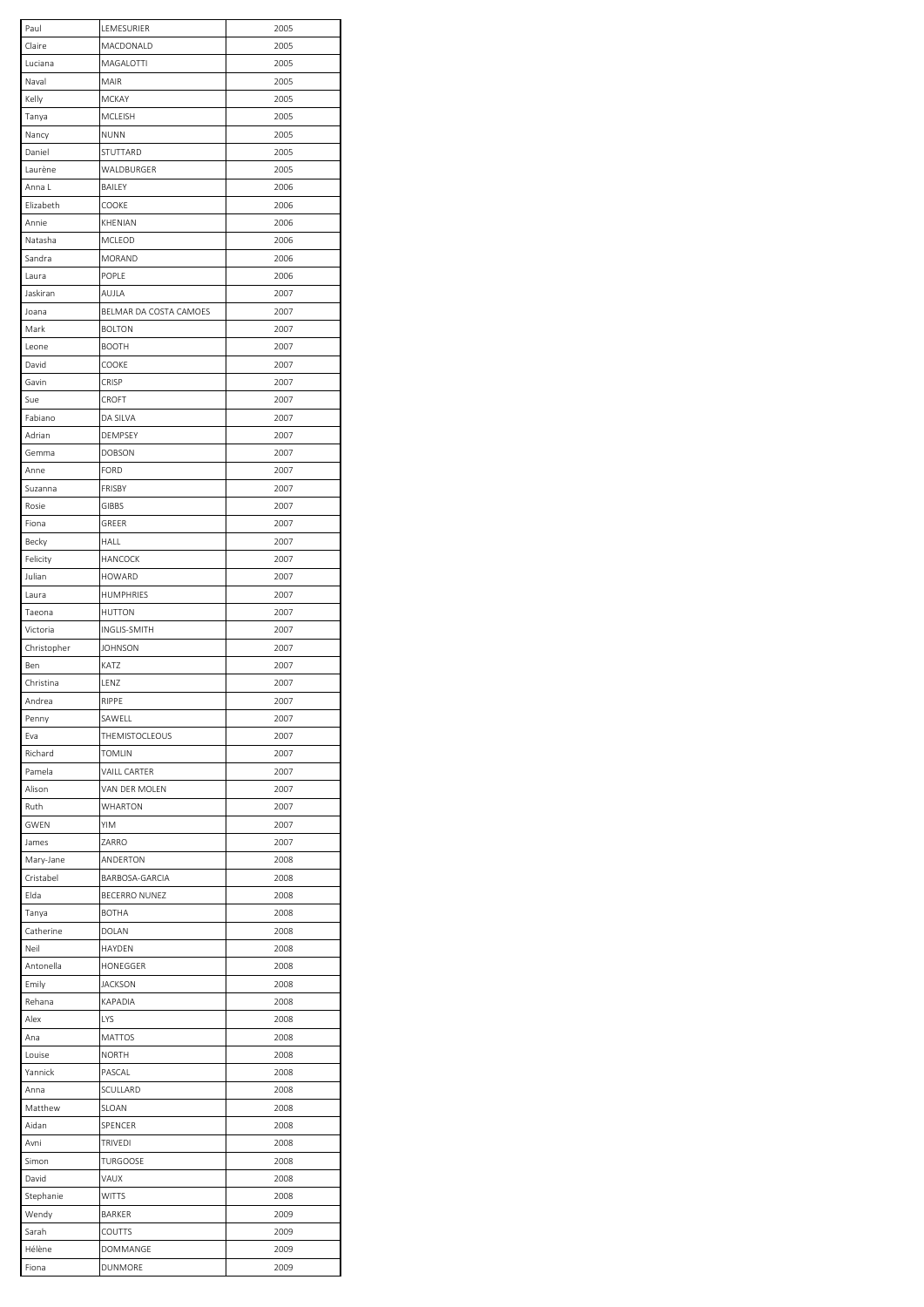| Catherine   | EDWARDS                | 2009 |
|-------------|------------------------|------|
| Julia       | <b>FINLAY</b>          | 2009 |
| Beth        | <b>FORREST</b>         | 2009 |
| Daniel      | GRAHAM                 | 2009 |
| Simon       | GRAYLING               | 2009 |
| Virginie    | <b>HOST</b>            | 2009 |
| Marcia      | HUGALL                 | 2009 |
|             |                        |      |
| Gemma       | <b>IRVINE</b>          | 2009 |
| Ruth        | LEVITAN                | 2009 |
| Mary        | <b>MONRO</b>           | 2009 |
| Jo          | PIERCEY                | 2009 |
| Julia       | SPEARE-COLE            | 2009 |
| Helen       | TERENTJEV              | 2009 |
| Daniel      | THOMAS                 | 2009 |
|             |                        |      |
| Caroline L  | WELLS                  | 2009 |
| Sheila      | WORK                   | 2009 |
| Jorge       | ARANDA-BELTRAN         | 2010 |
| Sarah       | BAYLEY                 | 2010 |
| Amanda      | COOK                   | 2010 |
| Margherita  | CORBO                  | 2010 |
| Maria       | COSTELLO               | 2010 |
| Samantha    | FENNELL                |      |
|             |                        | 2010 |
| Kaye        | FERGUSON               | 2010 |
| Kristy      | <b>HOOPER</b>          | 2010 |
| Claudia     | KNOX                   | 2010 |
| Melissa     | LODGE                  | 2010 |
| Lizzy       | LOMAX                  | 2010 |
| Ania        | MALACZYNSKA            | 2010 |
|             |                        |      |
| Leticia     | MAZA TOLEDANO          | 2010 |
| Rachael     | PEREIRA                | 2010 |
| Margaret    | TALMADGE               | 2010 |
| Rosa        | TOWNSEND               | 2010 |
| Matt        | TURNER                 | 2010 |
| Susan       | CHINN                  | 2011 |
| Martin      | COLEMAN                | 2011 |
|             |                        |      |
| Juliet      | <b>HARTIS</b>          | 2011 |
| Melissa     | MCDOUGALL              | 2011 |
| Miranda     | REDFERN                | 2011 |
| Camilla     | REGIS                  | 2011 |
| Kerri-Lynne | SHERRARD               | 2011 |
| Adam        | WHITFIELD              | 2011 |
| Eva         | WINTER                 | 2011 |
|             |                        |      |
| Maria       | LARRAIN                | 2012 |
| Karina      | SPERO                  | 2012 |
| Lauren      | <b>STOREY</b>          | 2012 |
| Laura       | <b>TILSON</b>          | 2012 |
| Brendan     | ATKIN                  | 2013 |
| Samantha    | CAREY                  | 2013 |
| Julia       | COOPER                 | 2013 |
| Helen       | COUTTS                 | 2013 |
|             |                        |      |
| Aimee       | COX                    | 2013 |
| Arabella    | GAUNT                  | 2013 |
| Julie A     | GILLITT                | 2013 |
| Allison     | LALOR                  | 2013 |
| Nicola      | LEONARD                | 2013 |
| Stephanie   | STREMAIR               | 2013 |
| Edwina      | TEIXEIRA               | 2013 |
|             |                        |      |
| Bibiana     | TIMPANARO CROSIER      | 2013 |
| Roger       | WHALLEY                | 2013 |
| Kerry       | ANDERSON               | 2014 |
| Natasha     | ARNOTT                 | 2014 |
| Orella      | AYLIES                 | 2014 |
| Laura       | BALDOCK                | 2014 |
| Janice      | CONHEENEY-BUDLEIGH     | 2014 |
|             |                        |      |
| Sebastien   | DE SA NEVES DA ROCHA   | 2014 |
| Aude        | <b>LAURIOT PREVOST</b> | 2014 |
| Claire      | MCKENNA                | 2014 |
| Ubhilasha   | MISTRY                 | 2014 |
| Lucy        | <b>MORRIS</b>          | 2014 |
| Camilla     | OATES                  | 2014 |
| Katie       | OSWELL                 | 2014 |
|             |                        |      |